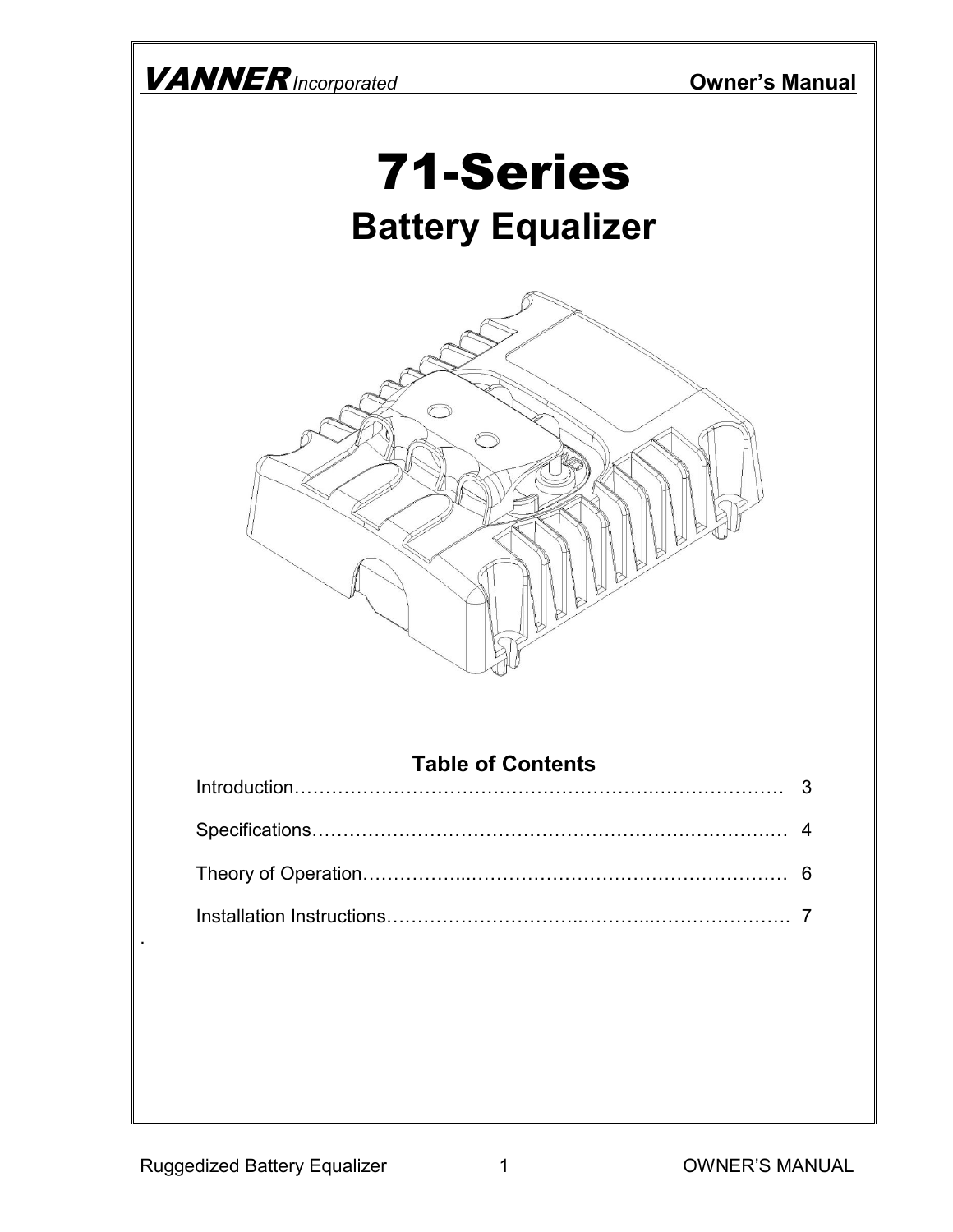This page intentionally left blank.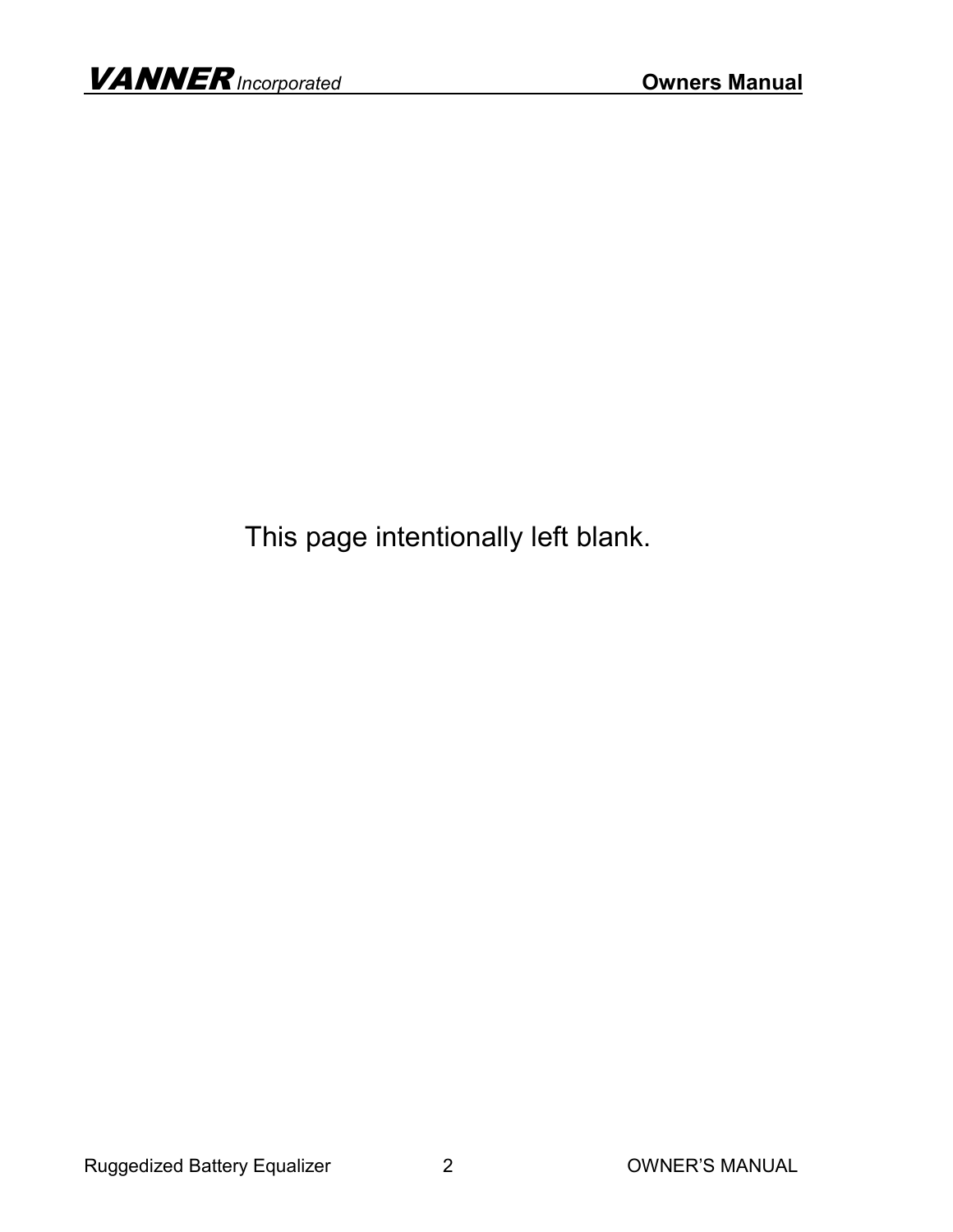# **Introduction**

Thank you for purchasing a Vanner *VANN-Guard Battery Equalizer*. We are confident that you will be very pleased with its performance. The 71 Series is designed and manufactured by skilled professionals using the highest standards in workmanship. With minimum maintenance and care, you can be assured of many years of trouble free service.

# **General Description**

The Vanner *VANN-Guard Battery Equalizer* is an efficient and highly reliable method of obtaining a 12 volt DC power source from a 24 volt DC electrical system. The equalizer makes the batteries look like they are in series and parallel at the same time. In addition to providing regulated 12 volt power, the system ensures that battery voltages remain equal which significantly extends battery life. The equalizer is designed to save your batteries and the money you would spend replacing them. Users of the Vanner battery equalizers know that it is the most cost effective and dependable solution for dual voltage systems.

A typical system would include a 24VDC power source, such as an alternator, two 12 volt battery banks in series, and the battery equalizer. The equalizer connects to the 24 volt, 12 volt and ground terminals of the battery system. When the 12 volt loads require power, the equalizer ensures that the current is taken equally from both batteries, and that the voltages of the two batteries are kept equal. This equalization ensures extended battery life and provides a stable 12 volt supply for operating accessories.

#### **Paralleling equalizers:**

### **Vanner Battery Equalizers may be operated in parallel to provide more power.**

**NOTE:** The Vanner *VANN-Guard Battery Equalizer* is an extremely reliable device and, when installed according to the instructions, will provide reliable operation for an indefinite period of time. However, if a system abnormality should develop that would cause an equalizer malfunction, damage to the battery system could result if 12 volt loads are present.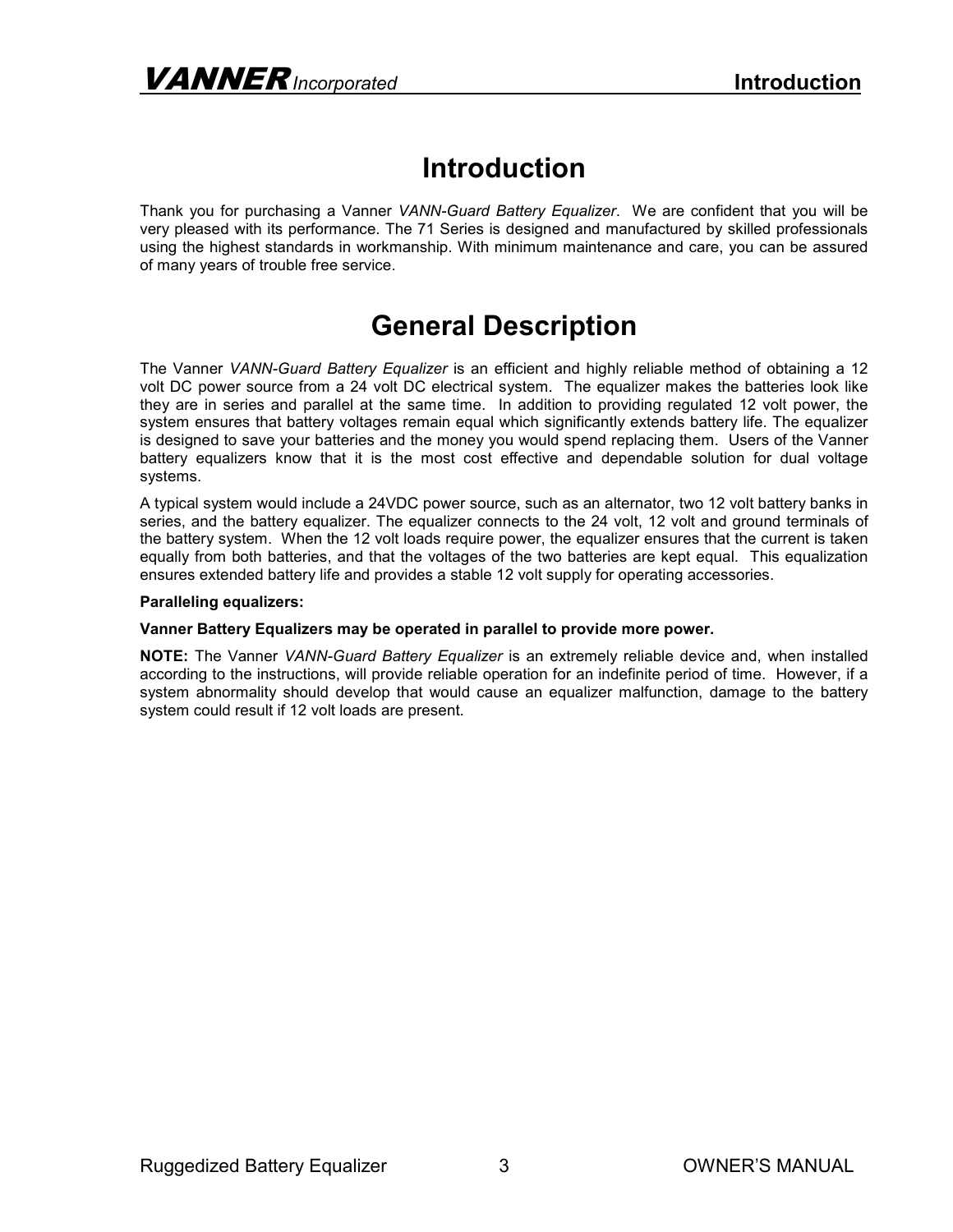

# **Specifications**

| 71-Series Equalizers                               |                                                                                                                                        |                       |           |                      |           |
|----------------------------------------------------|----------------------------------------------------------------------------------------------------------------------------------------|-----------------------|-----------|----------------------|-----------|
| Model Number                                       | 71-60                                                                                                                                  |                       | 71-80     |                      | 71-100    |
| Input Voltage 24v                                  | 18 to 32 v                                                                                                                             |                       |           |                      |           |
| Efficiency (Peak)                                  | >96%                                                                                                                                   | >96%                  |           | >96%                 |           |
| Max 24v Input Amps                                 | 32                                                                                                                                     | 43<br>53              |           |                      |           |
| Output Voltage                                     | (Input Voltage/2) ±2%                                                                                                                  |                       |           |                      |           |
| Output Amps (12v)                                  | $0 - 60$                                                                                                                               | $0 - 80$<br>$0 - 100$ |           |                      |           |
| <b>Standby Current</b>                             | 20 milliamps nominal at 28.4V                                                                                                          |                       |           |                      |           |
| Operating Temp.                                    | -40°C to +95°C (-40°F to 203°F)                                                                                                        |                       |           |                      |           |
| Storage Temp.                                      | -54°C to +105°C (-65°F to 221°F)                                                                                                       |                       |           |                      |           |
| Serviceable                                        | No                                                                                                                                     |                       | No        |                      | No        |
| Mounting Location                                  | Mount on a flat surface close to the batteries to allow short cable runs.<br>Location should be protected from battery acid and gases. |                       |           |                      |           |
| Weights                                            | 11.7 lbs.                                                                                                                              |                       | 11.7 lbs. |                      | 11.7 lbs. |
| <b>Electrical and Environmental Specifications</b> |                                                                                                                                        |                       |           |                      |           |
| <b>Standoff Voltage</b>                            | 32Vdc                                                                                                                                  |                       |           |                      |           |
| <b>Reverse Polarity</b>                            | 30 <sub>V</sub>                                                                                                                        |                       |           |                      |           |
| Heat Sink Temp                                     | $90^{\circ}$ C                                                                                                                         |                       |           |                      |           |
| Input Under Voltage Hysteresis                     | 150mV each battery                                                                                                                     |                       |           |                      |           |
| Input Over Voltage Turn Off                        | 43Vdc                                                                                                                                  |                       |           |                      |           |
| Over-Temp Limit                                    | $100^{\circ}$ C                                                                                                                        |                       |           |                      |           |
| Over Temp Hysteresis                               | $± 5^{\circ}$ C                                                                                                                        |                       |           |                      |           |
| Load Dump                                          | SAE J1113/11 OCT1997                                                                                                                   |                       |           |                      |           |
| ESD - Handling                                     | ±15kV                                                                                                                                  |                       |           | SAE J1113/13 OCT1997 |           |
| ESD - In Vehicle                                   | SAE J1113/13 OCT1997 Class C<br>±8kV Direct, ±15kV Air                                                                                 |                       |           |                      |           |
| <b>EMI Immunity</b>                                | EN61000-4-6                                                                                                                            |                       |           |                      |           |
| <b>EMI Emissions</b>                               | <b>EN55022 Class B</b>                                                                                                                 |                       |           |                      |           |
| <b>Thermal Shock</b>                               | SAE J1455 JUN2006 Section 4.1.3.2                                                                                                      |                       |           |                      |           |
| <b>Thermal Cycle</b>                               | SAE J1455 JUN2006 Section 4.1.3.1                                                                                                      |                       |           |                      |           |
| Humidity                                           | SAE J1455 JUN2006 Section 4.2                                                                                                          |                       |           |                      |           |
| Chemical Splash                                    | SAE J1455 JUN2006 Section 4.4                                                                                                          |                       |           |                      |           |
| Pressure Wash                                      | SAE J1455 JUN2006 - Section 4.5                                                                                                        |                       |           |                      |           |
| Immersion                                          | IPX8                                                                                                                                   |                       |           | ANSI/IEC 60529-2004  |           |
| Dust Bombardment                                   | IP6X                                                                                                                                   |                       |           | ANSI/IEC 60529-2004  |           |
| Salt Spray                                         | 96hrs<br>SAE J1455 JUN2006 Section 4.3                                                                                                 |                       |           |                      |           |
| <b>Mechanical Vibration</b>                        | SAE J1455 JUN2006 Section 4.10                                                                                                         |                       |           |                      |           |
| <b>Handling Shock</b>                              | SAE J1455 JUN2006 Section 4.11.3.1                                                                                                     |                       |           |                      |           |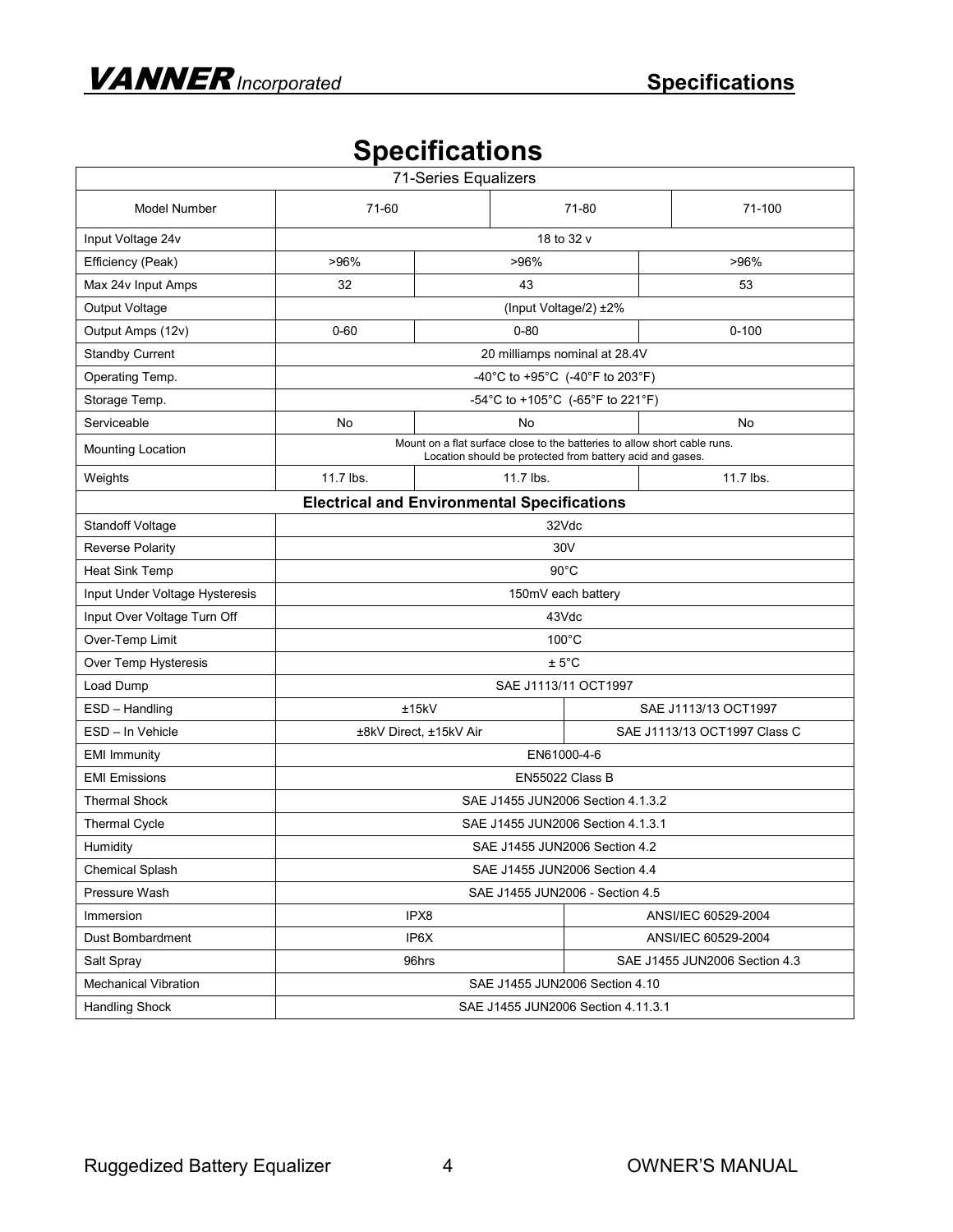

**Chart 1** 



**Chart 2**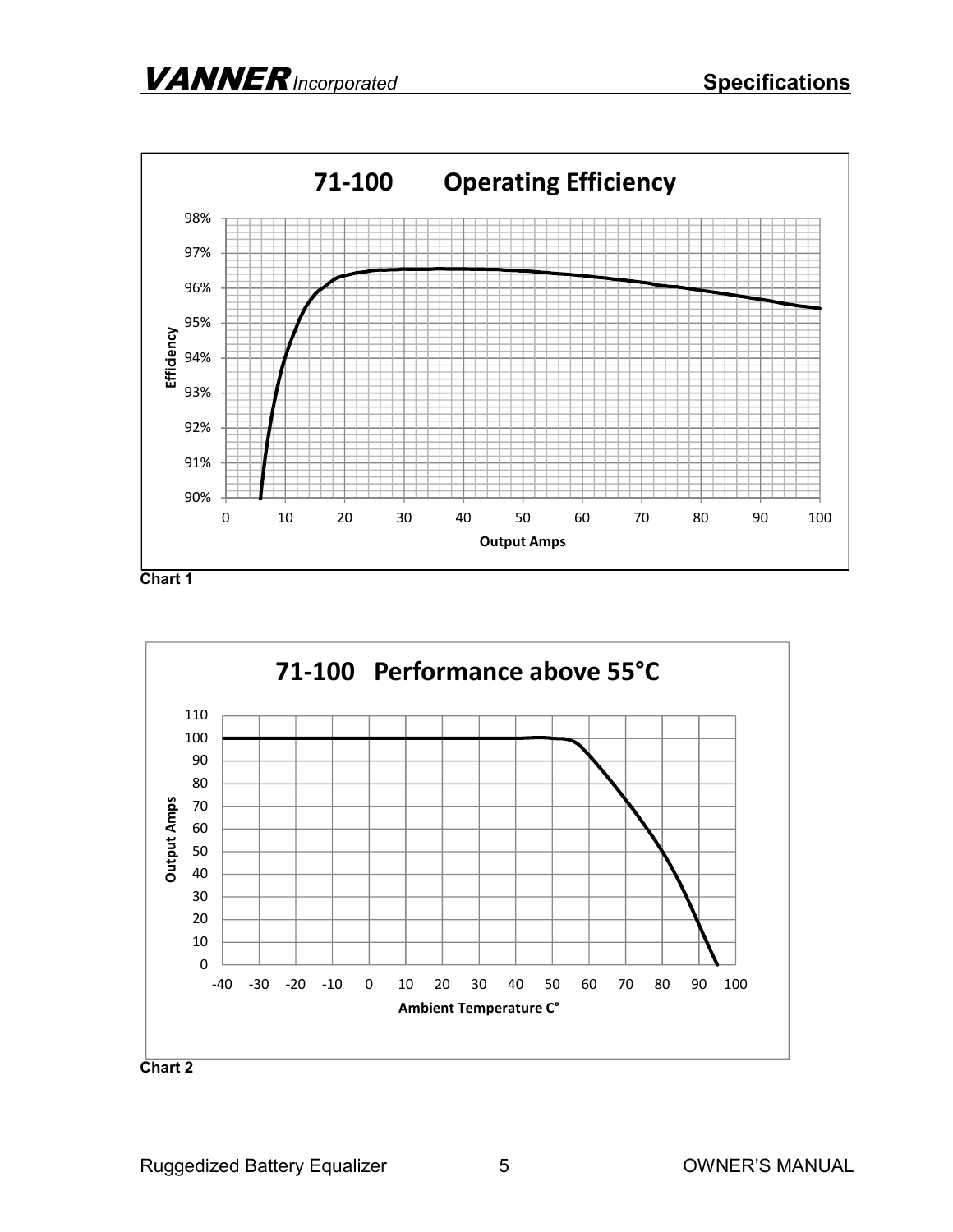

### **71 Series Dimensional Specifications**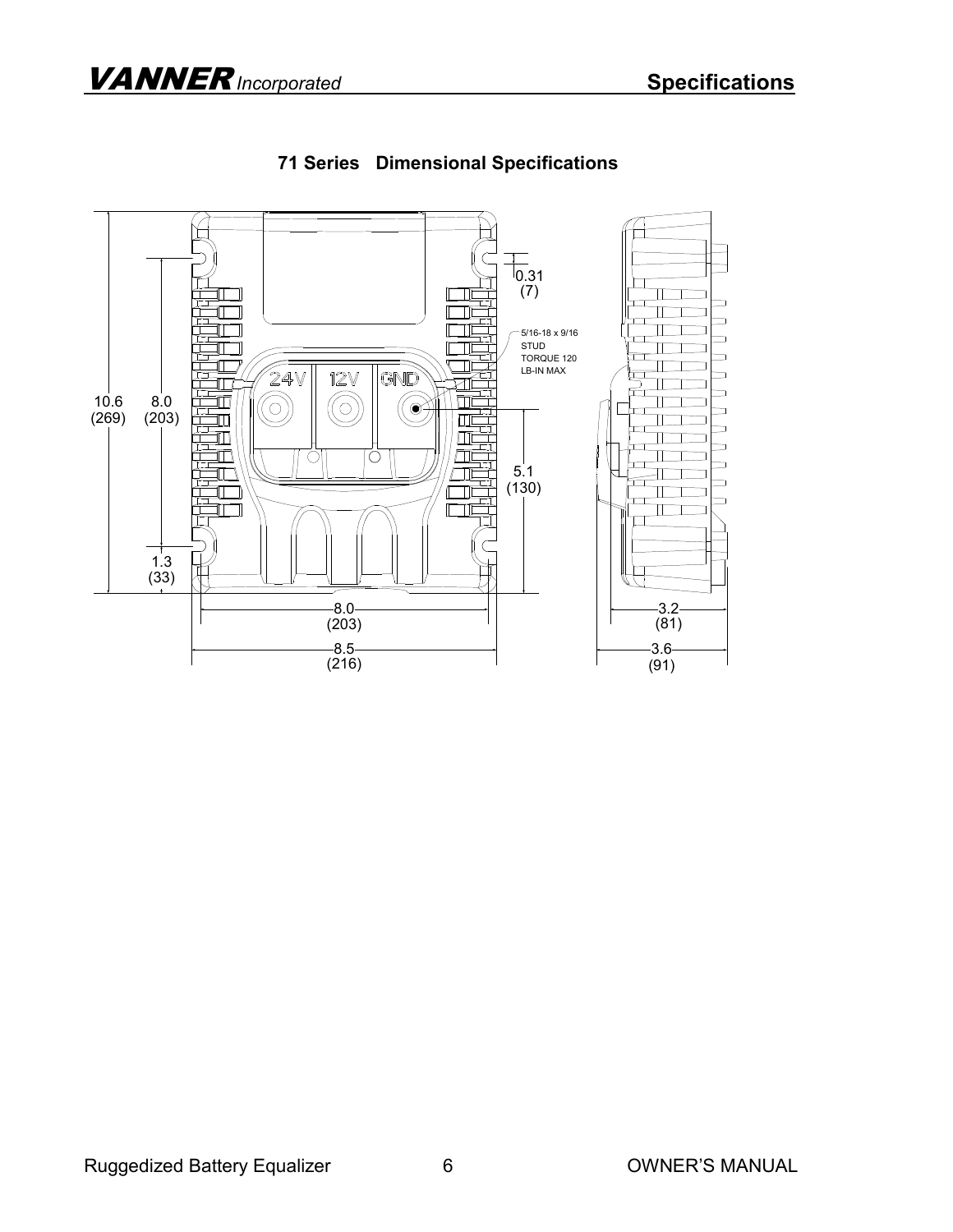

# **Theory of Operation**

In many 24 volt electrical systems it is desirable to tap into the battery system to obtain power for 12 volt loads. This method, while seemingly simple, causes a charge imbalance resulting in Battery B (see diagram) being overcharged, and possibly boiling, while Battery A discharges.

To solve this application problem the Vanner Battery Equalizer is connected to the battery system at the +24 volt, +12 volt, and ground points. The equalizer makes the batteries look like they are in series and in parallel at the same time. The equalizer maintains the voltage balance and therefore the charge acceptance rate of each battery. The equalizer will hold Battery A and B voltages to within 0.05 volts under light loads and to within 0.1 volts at full rated load.

When the voltage of Battery A is higher than or equal to Battery B the equalizer is in the standby mode, i.e., it is not transferring power from its 24 volt input to its 12 volt output. When a 12 volt load is added, and Battery A's voltage decreases to just below the voltage of Battery B, the equalizer activates and transfers sufficient current from Battery B to Battery A to satisfy the load and maintain an equal voltage and charge in both batteries.

A key advantage of a system containing an equalizer, compared to a DC to DC converter, is that if the 12 volt load requires a momentary surge current which exceeds the rated capacity of the equalizer, Battery A will supply the extra current to the load. The equalizer will then replenish the energy to Battery A after the surge has passed.

The following scenarios describe the equalizer operation.

**Scenario #1 - 24 volt load present, no 12 volt load present.** The system operates as a system would without the equalizer whether the alternator is ON or OFF. The equalizer is in standby mode except for making small adjustments to keep the batteries in balance.

**Scenario #2 - Both 24 volt and 12 volt loads present, alternator is OFF.** The equalizer will insure that both batteries will discharge at the same rate even if different loads are present.

**Scenario # 3 - Both 24 volt and 12 volt loads present, alternator is ON.** The alternator provides 24 volt power to the battery system and to the 24 volt loads. The equalizer transfers power from the 24 volt source to the 12 volt load by converting 24 volt power to 12 volts. It will supply sufficient 12 volt power to satisfy the 12 volt load and to maintain battery voltage balance.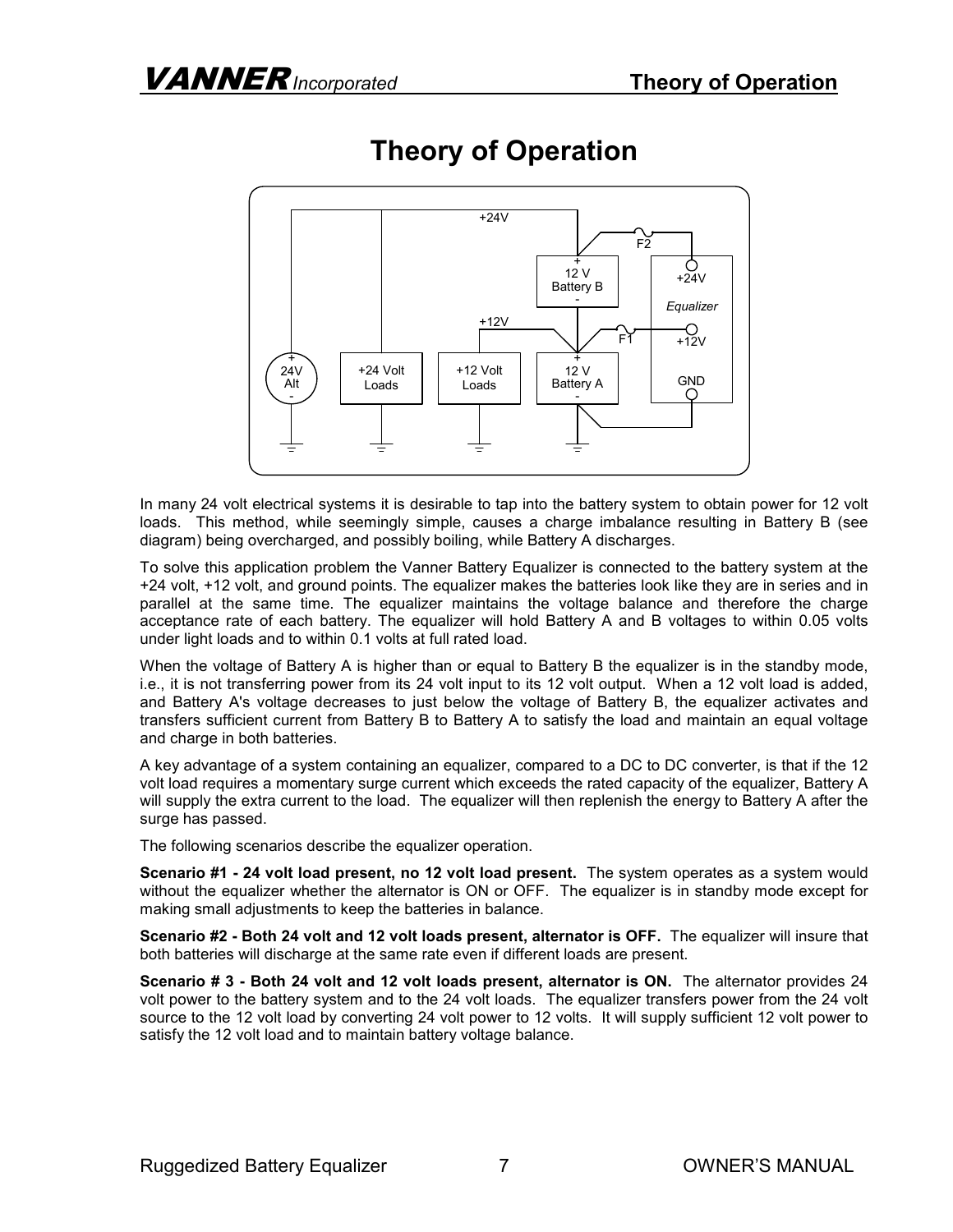# **Installation Instructions**

*Do not exceed the specified torque of 120 in-lbs. when connecting cables to the terminal posts (+24, GND, +12) during installation of the equalizer. Torque values higher than specified may damage the product, reduce performance, and/or create hazardous conditions. Products damaged by improper torque are not covered by the warranty.* 

*Do not connect more than one conductor per terminal post on the equalizer. Multiple wires and cables may overstress internal components, resulting in poor performance or creating hazardous conditions. Products damaged by the installation of multiple conductors per post are not covered by the warranty.* 

*Fault protection devices must be installed between the equalizer and the power source (battery). A fault protection device would be any fuse or circuit breaker properly rated for the maximum DC current obtainable. This advisory is in accordance with SAE, NEC and UL, for mobile power applications. Install per applicable codes or within 18" of the battery. See Wire and Fuse Sizing Chart on page 9 of this manual or contact Vanner at 1-800-227-6937 or pwrsales@vanner.com if assistance is needed in sizing fault protection devices.* 

**Caution:** This equipment tends to produce arcs and sparks during installation. To prevent fire or explosion, compartments containing batteries or flammable materials must be properly ventilated. Safety goggles should always be worn when working near batteries

**Mounting Location:** The equalizer may be mounted in any orientation, on a flat mounting surface suitable to support the equalizer during operation. Do not mount in zero-clearance compartment that may result in the equalizer overheating. Locate so that contact by people is unlikely.

**Environmental Protection:** The equalizer has been designed to withstand direct exposure to rain and moisture. The has also been tested for exposure to direct pressure spray, (IP68 rating)

**Reverse Polarity Protection and Wiring Sequence:** The equalizer is internally protected against reverse polarity. If the 24v, 12v and GND wires are connected to the equalizer incorrectly, the equalizer will not be damaged and will do nothing. The wiring sequence is not an issue. The wiring sequence is not an issue. It does not matter which wire is connected first, second or last.

**Strain Relief:** The equalizer has an integral strain relief that installs onto the front of the unit. The equalizer is designed with wells for the lug to sit into to resist bolt loosening from cable movement, and the strain relief is designed to further inhibit cable movement. The diagram below shows the proper orientation for the attachment of the strain relief and the #10-32 mounting hardware that is supplied.

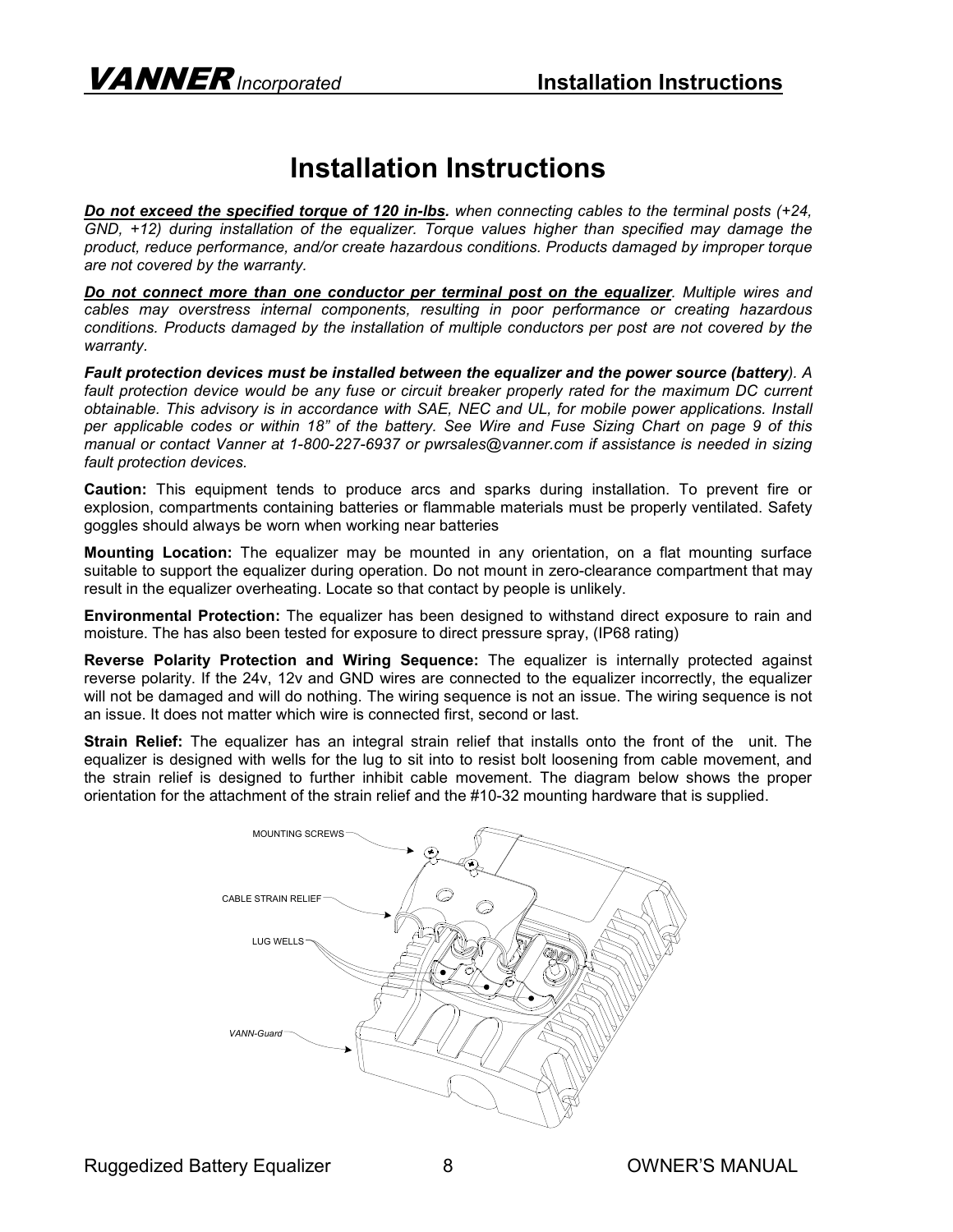

### **Caution adding 12volt batteries**

In certain applications it may be desirable to have additional 12 volt "House Batteries" to operate heavy 12 volt (inverter) loads. Use the equalizer to charge the additional batteries.

Connect the equalizer 12V terminal to the additional batteries only. Do not connect the equalizer 12V terminal to both battery banks as this would make Battery A larger than Battery B. **Damage to Battery B may occur during charging** due to overcharging, if the equalizer cannot keep up with the charging system.



### **Caution using a Ground-Side Battery Disconnect Switch**

The system must be wired as shown to prevent Reverse Polarity Damage to polarity sensitive12 volt loads while the ground-side disconnect switch is open. The equalizer GND terminal must be wired to the battery side of the ground-side disconnect switch circuit for the equalizer to work properly.

Install the external High Current Diode, such as Vanner Model 52-75 (45 amp continuous rating) to protect polarity sensitive 12 volt loads if these loads do not already contain input diode protection. This prevents a reverse polarity on the 12 volt equipment when the battery switch is open. The reverse polarity does not come from the equalizer*,* but from any 24 volt equipment that may be turned ON.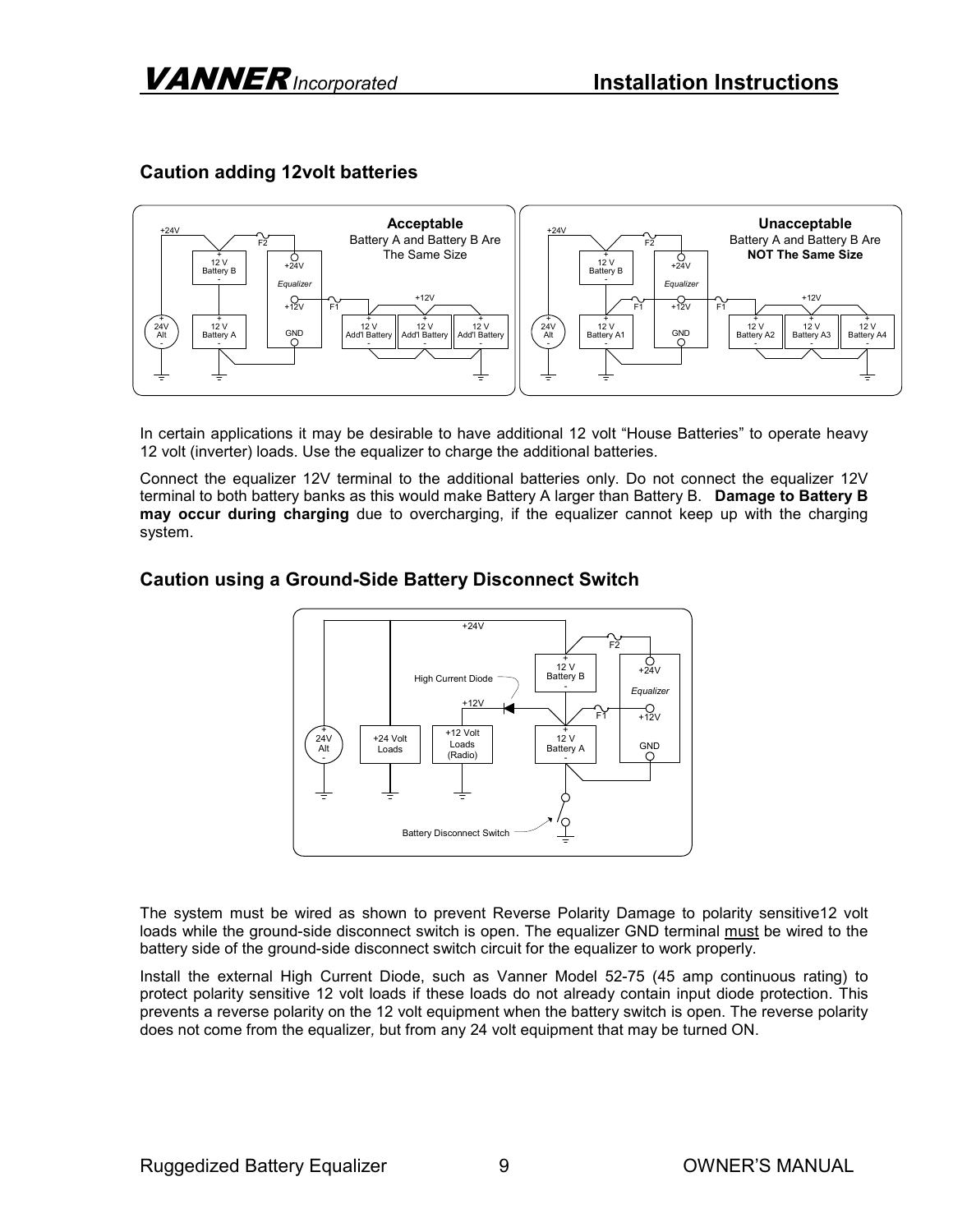# **Wire Size and temperature rating**

Cables connecting the equalizer to the batteries must be sufficiently sized to prevent unwanted voltage drops. To properly maintain battery voltage balance, the voltage drop (loss) must be less than 0.05 VDC between the equalizer +24 volt terminal and the battery +24 volt terminal (Battery B positive terminal); less than 0.10 VDC between the equalizer +12 volt terminal and the battery +12 volt terminal (the jumper between Battery A and Battery B); and less than 0.05 VDC between the equalizer GND terminal and the battery ground terminal (Battery A negative terminal that is connected to chassis ground). In most installations, the equalizer terminals are wired directly to the battery terminals (reference fault protection) to prevent voltage loss that could occur in switch contacts, connections, and long wire runs.

| <u>WILC AIN LUSC UILC UILIU</u> |                                                                                                                                                                                      |               |  |  |  |
|---------------------------------|--------------------------------------------------------------------------------------------------------------------------------------------------------------------------------------|---------------|--|--|--|
| Wire Size                       | Max wire length, in feet, between equalizer and battery to keep voltage drop under 0.1 volt. The<br>chart assumes the wire carries no other load and wire temperature is below 80°C. |               |  |  |  |
| <b>AWG</b>                      | 71 Series                                                                                                                                                                            | 2 X 71 Series |  |  |  |
| #4                              | 3.5                                                                                                                                                                                  | <b>XXX</b>    |  |  |  |
| #2                              | 5.2                                                                                                                                                                                  | 2.6           |  |  |  |
| #1                              | 6.5                                                                                                                                                                                  | 3.3           |  |  |  |
| #1/0                            | 8.3                                                                                                                                                                                  | 4.1           |  |  |  |
| #2/0                            | 10.5                                                                                                                                                                                 | 5.3           |  |  |  |
| Fuse F1                         | $125$ amp                                                                                                                                                                            | $250$ amp     |  |  |  |
| Fuse F <sub>2</sub>             | 80 amp                                                                                                                                                                               | 150 amp       |  |  |  |

#### **Wire and Fuse Size Chart**

# **Verify Equalizer Operation**

Before testing the equalizer, be sure all battery connections are good and that fuses F1 and F2 are good.

### **Equipment Required**

- VoltMeter having 0.01 volt resolution. (Fluke Model 87 Multimeter recommended). (Use two multimeters if it is desirable to see the voltages of Battery A and Battery B at the same time.)
- Clamp-on amp meter (Fluke Model 36 Clamp-on Meter recommended).

The equalizer is working properly if:

- 1. The 12 volt DC loads are being operated continuously and are within the rated capacity of the equalizer and;
- 2. Battery A voltage is lower than Battery B by no more than 0.05 to 0.10 volts, measured at the equalizer's +24, +12 and GND terminals.